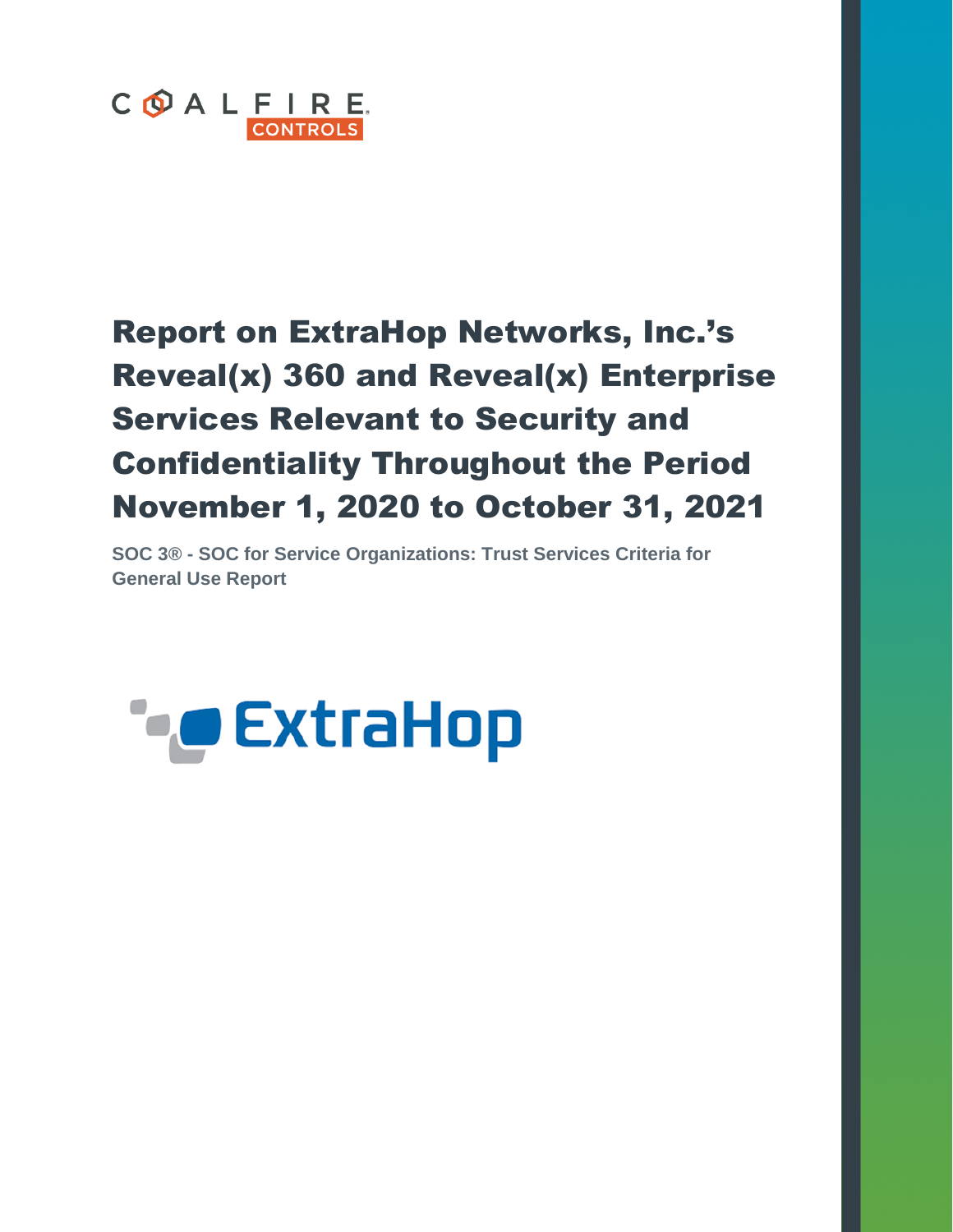

# Table of Contents

### **Section 1**

| <b>Section 2</b>                                                                           |
|--------------------------------------------------------------------------------------------|
|                                                                                            |
| <b>Attachment A</b>                                                                        |
| ExtraHop Networks, Inc.'s Description of the Boundaries of Its Reveal(x) 360 and Reveal(x) |
| <b>Attachment B</b>                                                                        |
|                                                                                            |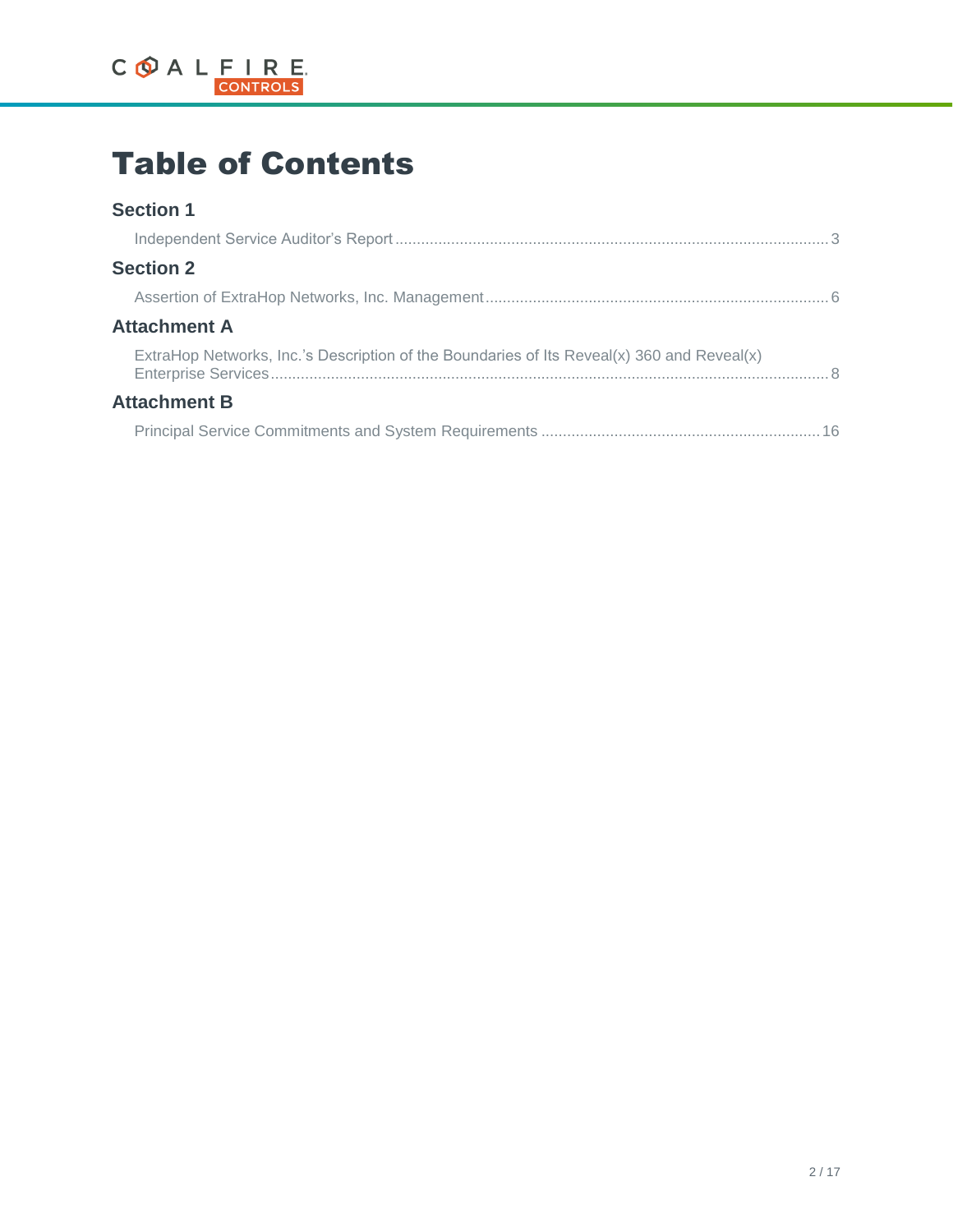# Section 1

# Independent Service Auditor's Report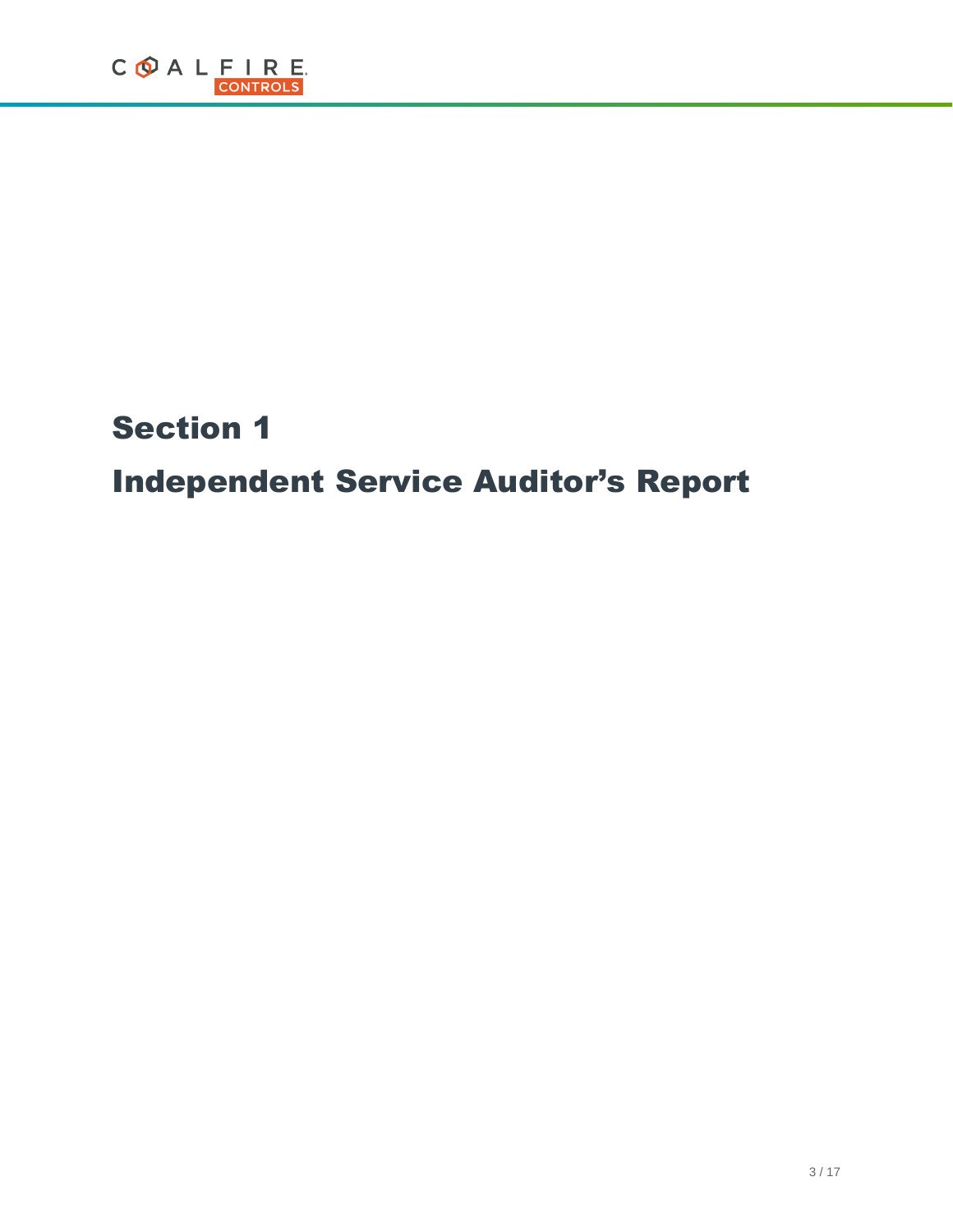

## Independent Service Auditor's Report

To: ExtraHop Networks, Inc. ("ExtraHop")

#### **Scope**

We have examined ExtraHop's accompanying assertion titled "Assertion of ExtraHop Networks, Inc. Management" (assertion) that the controls within ExtraHop's Reveal(x) 360 and Reveal(x) Enterprise Services (system) were effective throughout the period November 1, 2020 to October 31, 2021, to provide reasonable assurance that ExtraHop's service commitments and system requirements were achieved based on the trust services criteria relevant to security and confidentiality (applicable trust services criteria) set forth in TSP Section 100, *2017 Trust Services Criteria for Security, Availability, Processing Integrity, Confidentiality, and Privacy* (AICPA, *Trust Services Criteria*).

The description of the boundaries of the system indicates that certain complementary user entity controls that are suitably designed and operating effectively are necessary, along with controls at ExtraHop, to achieve ExtraHop's service commitments and system requirements based on the applicable trust services criteria. The description of the boundaries of the system presents the complementary user entity controls assumed in the design of ExtraHop's controls. Our examination did not include such complementary user entity controls and we have not evaluated the suitability of the design or operating effectiveness of such controls.

ExtraHop uses subservice organizations to provide data center colocation services. The description of the boundaries of the system indicates that complementary subservice organization controls that are suitably designed and operating effectively are necessary, along with controls at ExtraHop, to achieve ExtraHop's service commitments and system requirements based on the applicable trust services criteria. The description of the boundaries of the system presents the types of complementary subservice organization controls assumed in the design of ExtraHop's controls. Our examination did not include the services provided by the subservice organizations, and we have not evaluated the suitability of the design or operating effectiveness of such complementary subservice organization controls.

### **Service Organization's Responsibilities**

ExtraHop is responsible for its service commitments and system requirements and for designing, implementing, and operating effective controls within the system to provide reasonable assurance that ExtraHop's service commitments and system requirements were achieved. ExtraHop has also provided the accompanying assertion about the effectiveness of controls within the system. When preparing its assertion, ExtraHop is responsible for selecting, and identifying in its assertion, the applicable trust service criteria and for having a reasonable basis for its assertion by performing an assessment of the effectiveness of the controls within the system.

### **Service Auditor's Responsibilities**

Our responsibility is to express an opinion, based on our examination, on whether management's assertion that controls within the system were effective throughout the period to provide reasonable assurance that the service organization's service commitments and system requirements were achieved based on the applicable trust services criteria. Our examination was conducted in accordance with attestation standards established by the American Institute of Certified Public Accountants. Those standards require that we plan and perform our examination to obtain reasonable assurance about whether management's assertion is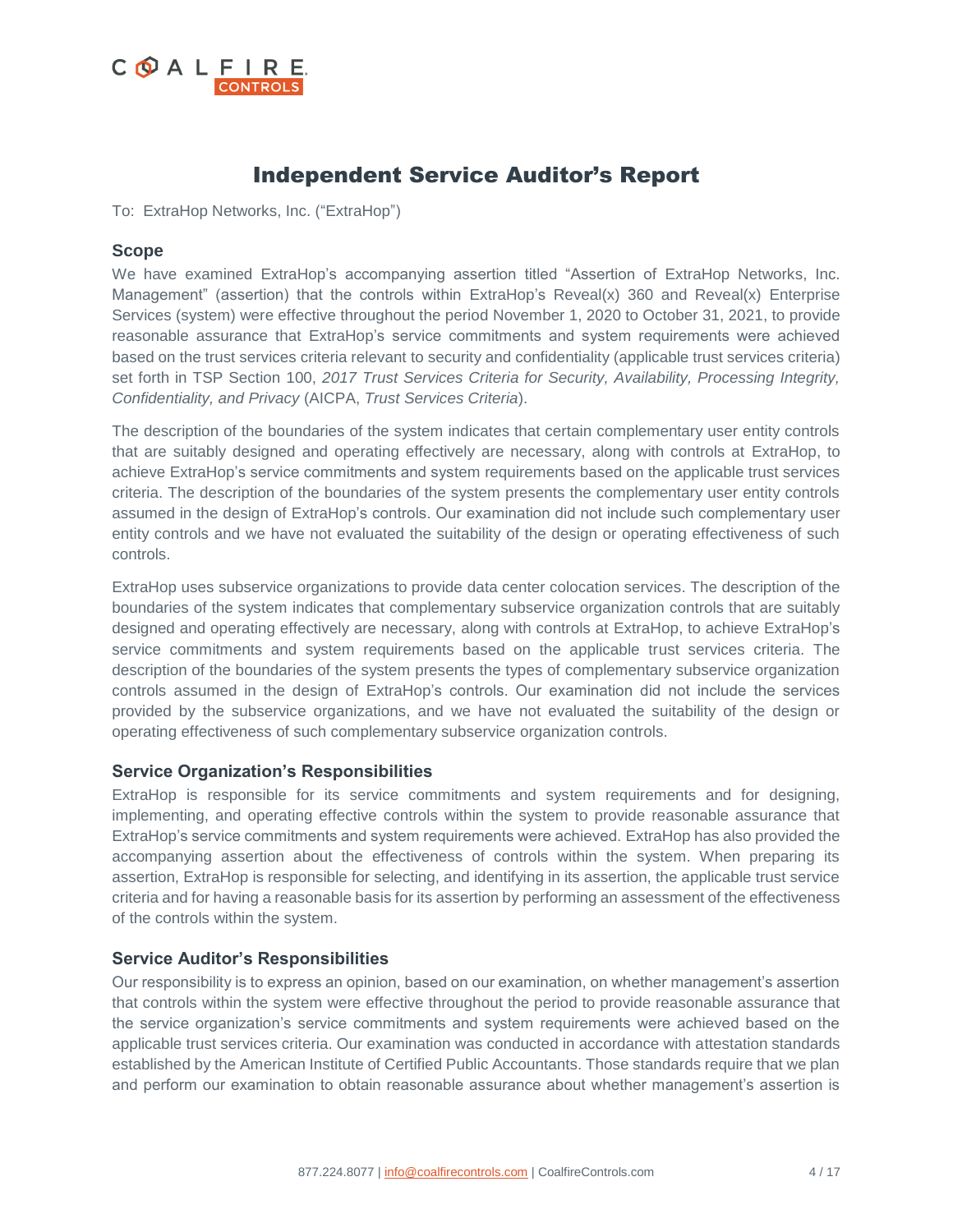

fairly stated, in all material respects. We believe that the evidence we obtained is sufficient and appropriate to provide a reasonable basis for our opinion.

Our examination included:

- Obtaining an understanding of the system and the service organization's service commitments and system requirements.
- Assessing the risks that controls were not effective to achieve ExtraHop's service commitments and system requirements based on the applicable trust services criteria.
- Performing procedures to obtain evidence about whether controls within the system were effective to achieve ExtraHop's service commitments and system requirements based on the applicable trust services criteria.

Our examination also included performing such other procedures as we considered necessary in the circumstances.

#### **Inherent Limitations**

There are inherent limitations in the effectiveness of any system of internal control, including the possibility of human error and the circumvention of controls.

Because of their nature, controls may not always operate effectively to provide reasonable assurance that the service organization's service commitments and system requirements were achieved based on the applicable trust services criteria. Also, the projection to the future of any conclusions about the effectiveness of controls is subject to the risk that controls may become inadequate because of changes in conditions or that the degree of compliance with the policies or procedures may deteriorate.

#### **Opinion**

In our opinion, management's assertion that the controls within ExtraHop's Reveal(x) 360 and Reveal(x) Enterprise Services were effective throughout the period November 1, 2020 to October 31, 2021, to provide reasonable assurance that ExtraHop's service commitments and system requirements were achieved based on the applicable trust services criteria if complementary subservice organization controls and complementary user entity controls assumed in the design of ExtraHop's controls operated effectively throughout that period is fairly stated, in all material respects.

Coalfine Controls LLC

Westminster, Colorado January 14, 2022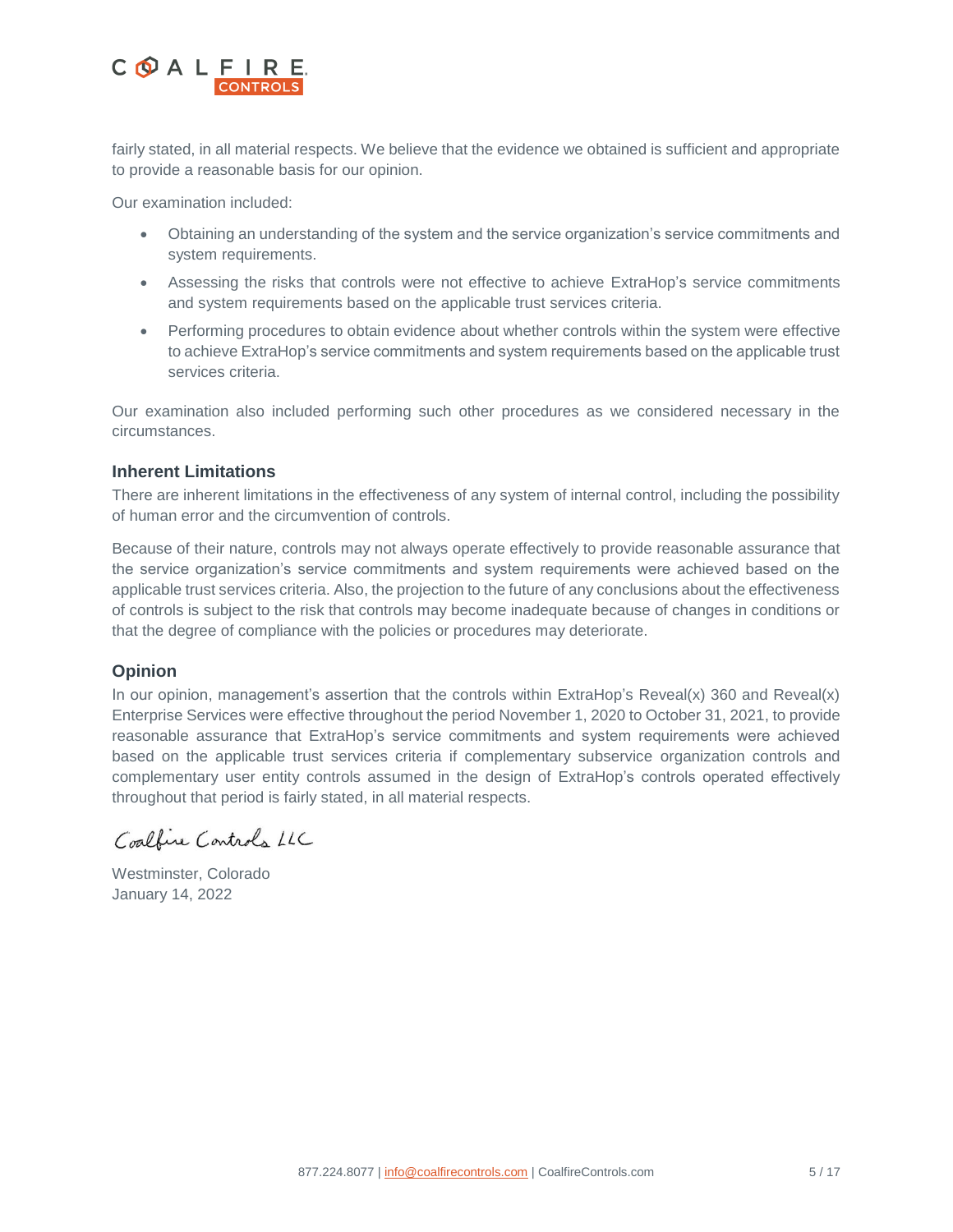## Section 2

# Assertion of ExtraHop Networks, Inc. Management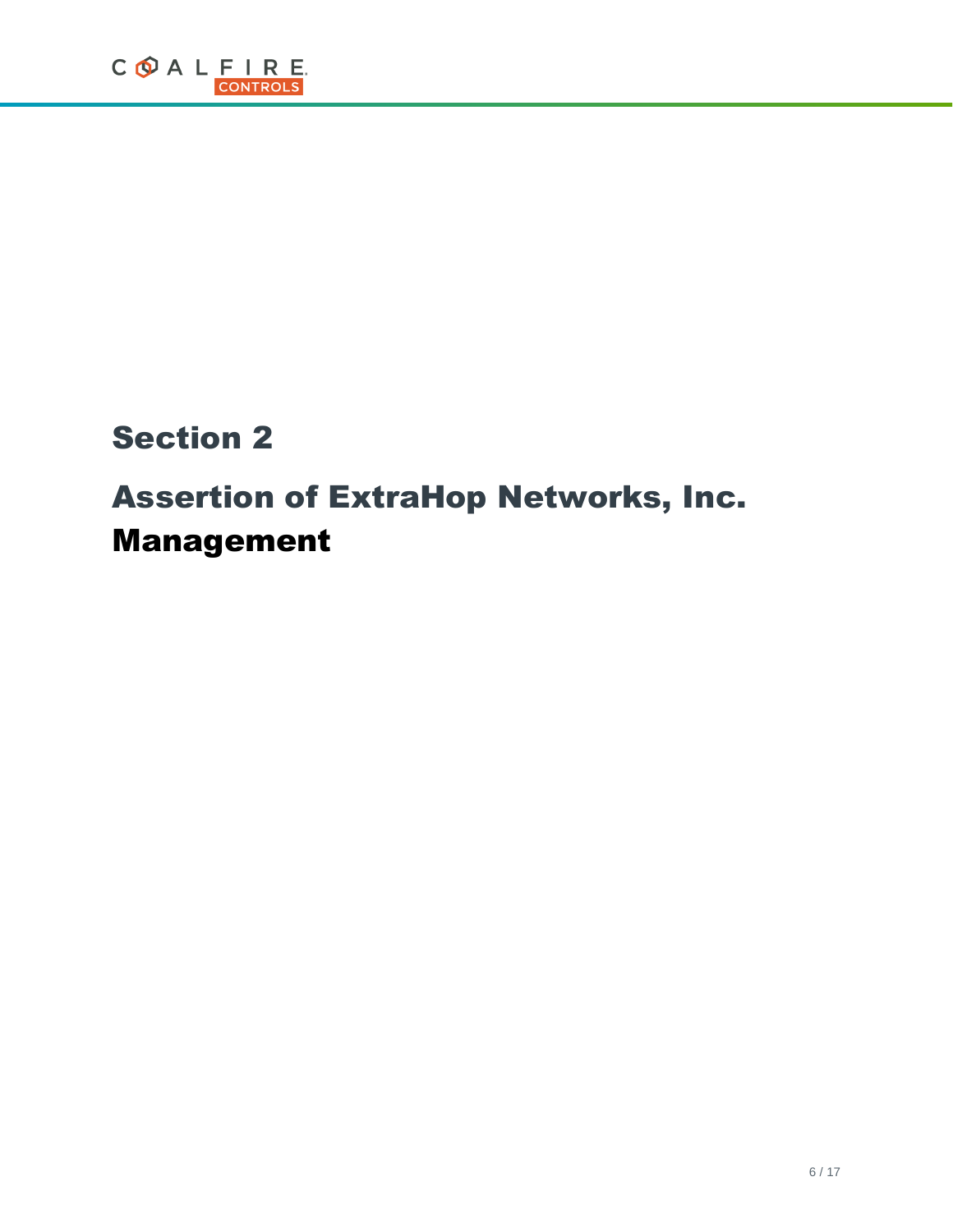

#### **Assertion of ExtraHop Networks, Inc. ("ExtraHop") Management**

We are responsible for designing, implementing, operating and maintaining effective controls within ExtraHop's Reveal(x) 360 and Reveal(x) Enterprise Services (system) throughout the period November 1, 2020 to October 31, 2021, to provide reasonable assurance that ExtraHop's service commitments and system requirements relevant to security and confidentiality were achieved. Our description of the boundaries of the system is presented in attachment A and identifies the aspects of the system covered by our assertion.

The description of the boundaries of the system indicates that complementary user entity controls that are suitably designed and operating effectively are necessary, along with controls at ExtraHop, to achieve ExtraHop's service commitments and system requirements based on the applicable trust services criteria. The description of the boundaries of the system presents the complementary user entity controls assumed in the design of ExtraHop's controls.

ExtraHop uses subservice organizations for data center colocation services. The description of the boundaries of the system indicates that complementary subservice organization controls that are suitably designed and operating effectively are necessary, along with controls at ExtraHop, to achieve ExtraHop's service commitments and system requirements based on the applicable trust services criteria. The description of the boundaries of the system presents the types of complementary subservice organization controls assumed in the design of ExtraHop's controls. The description of the boundaries of the system does not disclose the actual controls at the subservice organizations.

We have performed an evaluation of the effectiveness of the controls within the system throughout the period November 1, 2020 to October 31, 2021, to provide reasonable assurance that ExtraHop's service commitments and system requirements were achieved based on the trust services criteria relevant to security and confidentiality (applicable trust services criteria) set forth in TSP Section 100, *2017 Trust Services Criteria for Security, Availability, Processing Integrity, Confidentiality, and Privacy* (AICPA, *Trust Services Criteria*) if complementary subservice organization controls and complementary user entity controls assumed in the design of ExtraHop's controls operated effectively throughout that period. ExtraHop's objectives for the system in applying the applicable trust services criteria are embodied in its service commitments and system requirements relevant to the applicable trust services criteria. The principal service commitments and system requirements related to the applicable trust services criteria are presented in attachment B.

There are inherent limitations in any system of internal control, including the possibility of human error and the circumvention of controls. Because of these inherent limitations, a service organization may achieve reasonable, but not absolute, assurance that its service commitments and system requirements are achieved.

We assert that the controls within the system were effective throughout the period November 1, 2020 to October 31, 2021, to provide reasonable assurance that ExtraHop's service commitments and system requirements were achieved based on the applicable trust services criteria.

! G b#

Jeff Costlow Deputy Chief Information Security Officer ExtraHop Networks, Inc.

520 Pike Street (877) 333 9872 Seattle, WA https://extrahop.com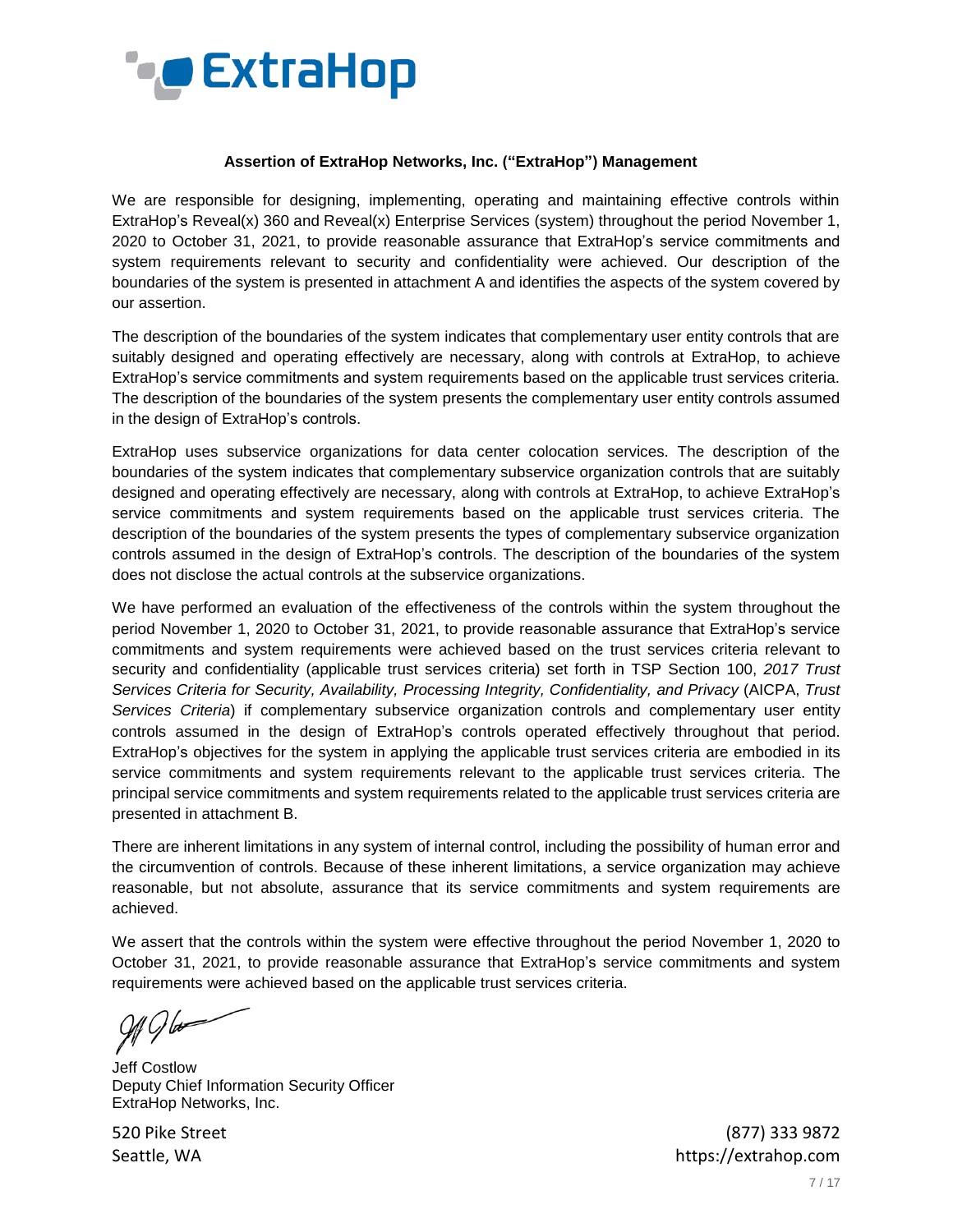# Attachment A

# ExtraHop Networks, Inc.'s Description of the Boundaries of Its Reveal(x) 360 and Reveal(x) Enterprise Services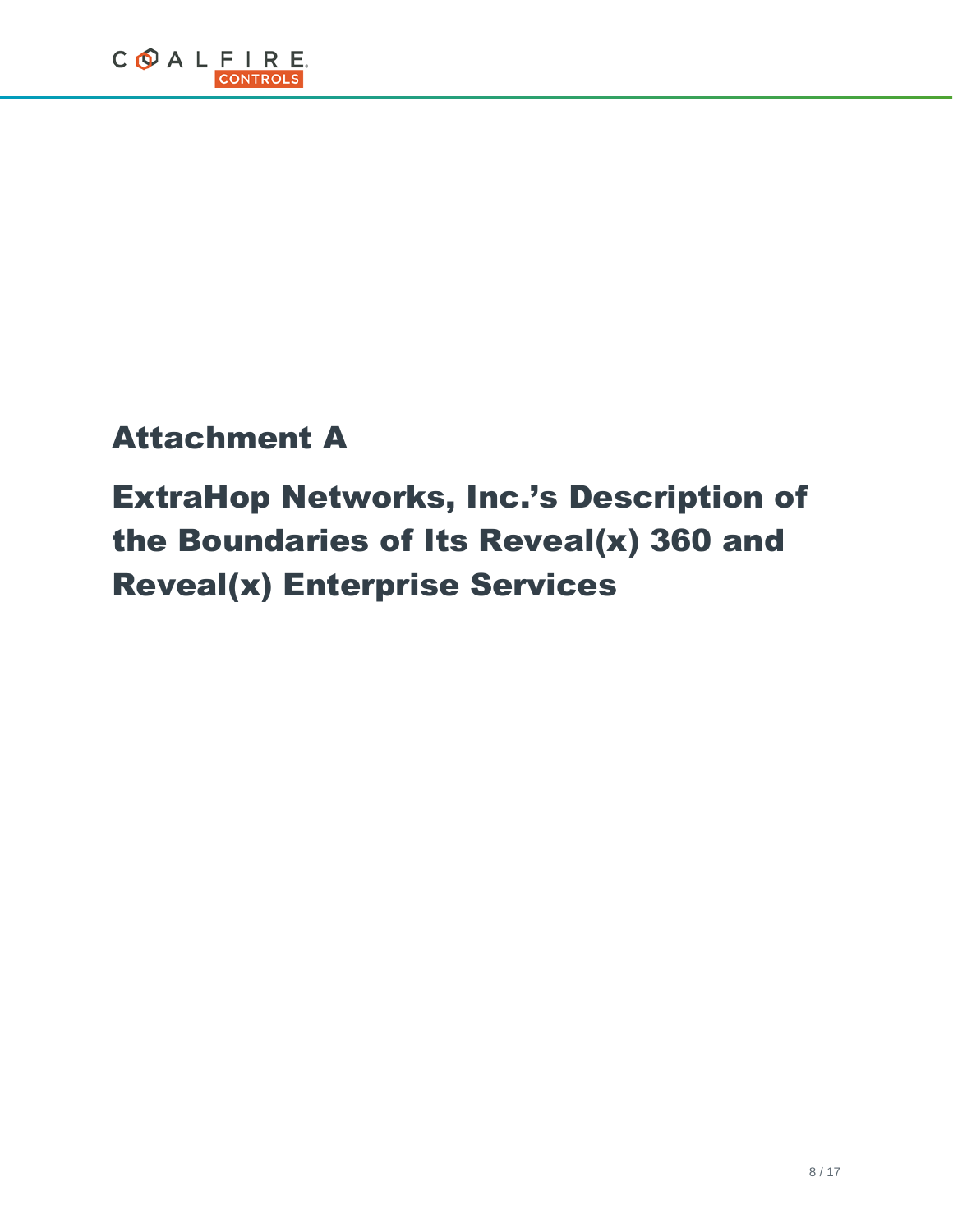## Type of Services Provided

The scope of this audit includes the following ExtraHop Networks, Inc. ("ExtraHop" or "the Company") services:

- Services related to Reveal(x) Enterprise
	- Anomaly Detection
	- Updater Service
	- Remote Access for ExtraHop employees engaged in support or professional services
- Reveal(x) 360

## Reveal(x) Enterprise

ExtraHop provides a cloud-based anomaly detection engine that contacts the customer appliance over a secure connection to fetch a subset of the metrics collected. The anomaly detection application, hosted in the Amazon Web Services (AWS) cloud, analyzes the metrics with machine learning algorithms and proprietary heuristics to detect anomalous network behavior and security incidents.

The internal mechanism of the anomaly detection service is a system called HopCloud. HopCloud ensures secure end-to-end Transport Layer Security (TLS) connections from the customer's cloud-based instance of the ExtraHop appliance to the Reveal(x) Enterprise cloud service hosted within AWS for transmitting metrics.

The service periodically pulls new data from the appliance and re-analyzes that data to detect if any new anomalies have occurred. This anomaly data is sent back to the customer appliance via HopCloud for display to the end user administrator. Accordingly, the cloud service itself has no user-controllable or accessible components. Reveal(x) customers can be notified of system activity. AWS services are used to provide notifications to customers.

The service has the ability to deliver new functionality and information through the updater service. These updates generally include lists of new detections or threat intelligence. Firmware updates are not included in this service.

Additionally, the HopCloud secure connection may be used to provide remote access services to the customer appliances for ExtraHop employees to provide troubleshooting or remote diagnostic services. Customers must choose to enable these services.

## Reveal(x) 360

ExtraHop Reveal(x) 360 is a cloud-native, SaaS-based network detection and response (NDR) solution, providing real-time threat detection, rapid investigation, and automated response that went live on January 1, 2019. The customer must configure AWS to send a copy of all traffic to the ExtraHop SaaS anomaly detection service.

The Reveal(x) 360 SaaS solution provides the following functionality:

- Authentication of users
- Full traffic analysis, with passive real-time decryption of TLS traffic
- Analysis and decoding of application-layer protocols and payloads at scale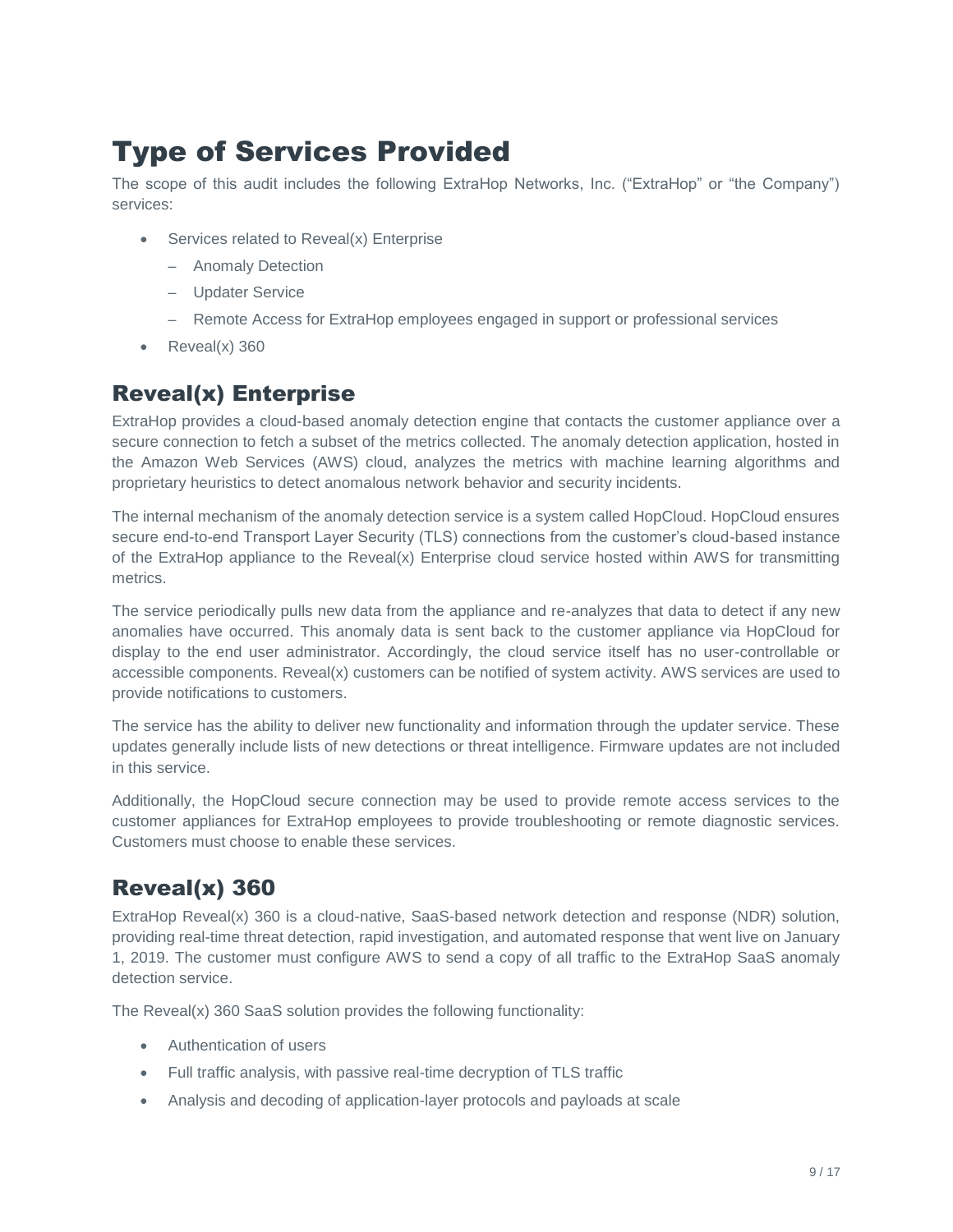- Reveal(x) machine learning services
- Automated asset discovery and classification
- Secure transmission of customer data between the customer's Amazon Virtual Private Cloud (VPC) and the Reveal(x) VPC during use of the solution

With Reveal(x) 360, ExtraHop maintains the appliances and ensures the service is available while logically segregating Reveal(x) 360 instances and individual customer data. Reveal(x) 360 also provides native integrations with Amazon Elastic Compute Cloud (Amazon EC2), Amazon Simple Storage Service (Amazon S3), Amazon CloudWatch, AWS CloudTrail, and Amazon VPC Flow Logs.

The boundaries of the system in this section details the Reveal(x) 360 and Reveal(x) Enterprise Services ("ExtraHop Reveal(x) services"). Any other Company services are not within the scope of this report.

## The Boundaries of the System Used to Provide the Services

The boundaries of the ExtraHop Reveal(x) services are the specific aspects of the Company's infrastructure, software, people, procedures, and data necessary to provide its services and that directly support the services provided to customers. Any infrastructure, software, people, procedures, and data that indirectly support the services provided to customers are not included within the boundaries of the ExtraHop Reveal(x) services.

The components that directly support the services provided to customers are described in the subsections below.

## Infrastructure

The Company utilizes AWS and Google Cloud Platform (GCP) to provide the resources to host the ExtraHop Reveal(x) services. The Company leverages the experience and resources of AWS and GCP to quickly and securely scale as necessary to meet current and future demand. However, the Company is responsible for designing and configuring the ExtraHop Reveal(x) services' architecture within AWS and GCP to ensure the security and resiliency requirements are met.

| <b>Infrastructure</b>  |                            |                                                         |                        |
|------------------------|----------------------------|---------------------------------------------------------|------------------------|
| <b>Production Tool</b> | <b>Business Function</b>   | <b>Operating System</b>                                 | <b>Hosted Location</b> |
| Metric Databases       | Customer metric storage    | Amazon Elastic Block Store<br>(Amazon EBS) or Amazon S3 | <b>AWS</b>             |
| <b>AWS Linux</b>       | Base operating system (OS) | <b>AWS Linux</b>                                        | <b>AWS</b>             |
| ExtraHop Appliances    | Network processing         | ExtraHop custom OS                                      | <b>AWS</b>             |
| Key Management         | Key management             | <b>AWS Key Management Service</b><br>(KMS)              | <b>AWS</b>             |
| <b>Key Value Store</b> | Key management             | AWS Dynamo DB                                           | <b>AWS</b>             |

The in-scope hosted infrastructure also consists of multiple supporting tools, as shown in the table below: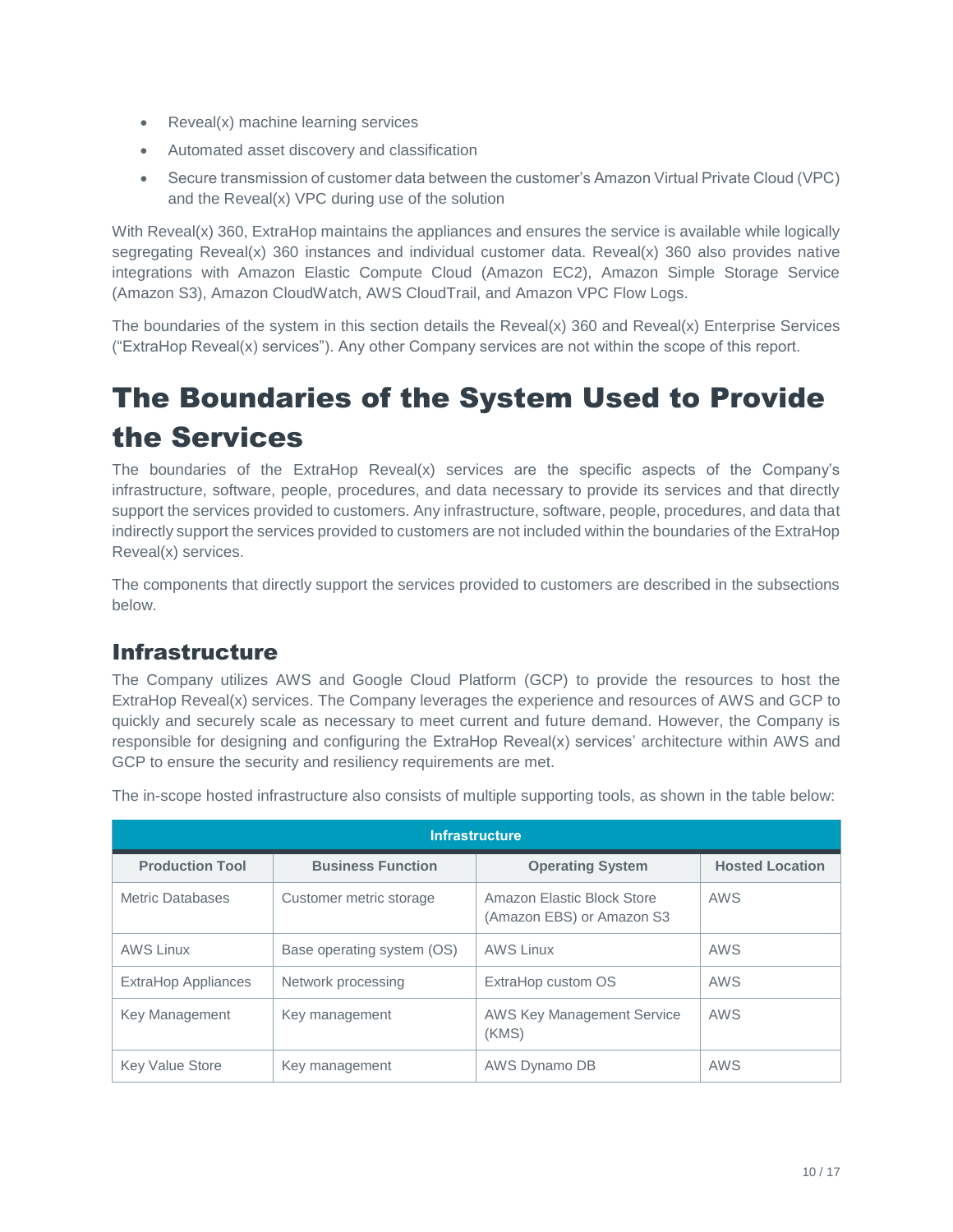| <b>Infrastructure</b>       |                                         |                                                |            |
|-----------------------------|-----------------------------------------|------------------------------------------------|------------|
| Kubernetes<br>Orchestration | Service delivery and<br>scalability     | <b>AWS Elastic Kubernetes Service</b><br>(EKS) | <b>AWS</b> |
| <b>Notifications</b>        | Notifying customer of events            | <b>AWS Simple Email Service</b><br>(SES)       | AWS        |
| Intrusion Detection         | ExtraHop Reveal(x)                      | ExtraHop custom OS                             | AWS        |
| Database                    | Storage of service information          | PostgreSQL                                     | <b>AWS</b> |
| <b>Record Storage</b>       | Searchable records of<br>network events | Google BigQuery                                | <b>GCP</b> |

### **Software**

Software consists of the programs and software that support the ExtraHop Reveal(x) services (operating systems, middleware, and utilities). The list of software and ancillary software used to build, support, secure, maintain, and monitor the ExtraHop Reveal(x) services include the following applications, as shown in the table below:

| <b>Software</b>                         |                                                                     |  |
|-----------------------------------------|---------------------------------------------------------------------|--|
| <b>Production Application</b>           | <b>Business Function</b>                                            |  |
| Prometheus                              | Application monitoring                                              |  |
| <b>AWS CloudWatch</b>                   | Application monitoring                                              |  |
| <b>AWS CloudWatch</b>                   | Security information and event management (SIEM),<br>logging system |  |
| Prometheus                              | Infrastructure monitoring                                           |  |
| <b>AWS CloudWatch</b>                   | Infrastructure monitoring                                           |  |
| <b>Tenable Nessus</b>                   | Patch management                                                    |  |
| Kubernetes                              | Patch management                                                    |  |
| ExtraHop Network Detection and Response | Intrusion detection                                                 |  |
| Jira                                    | Help desk, ticketing system                                         |  |
| <b>Gravitational Teleport</b>           | System management                                                   |  |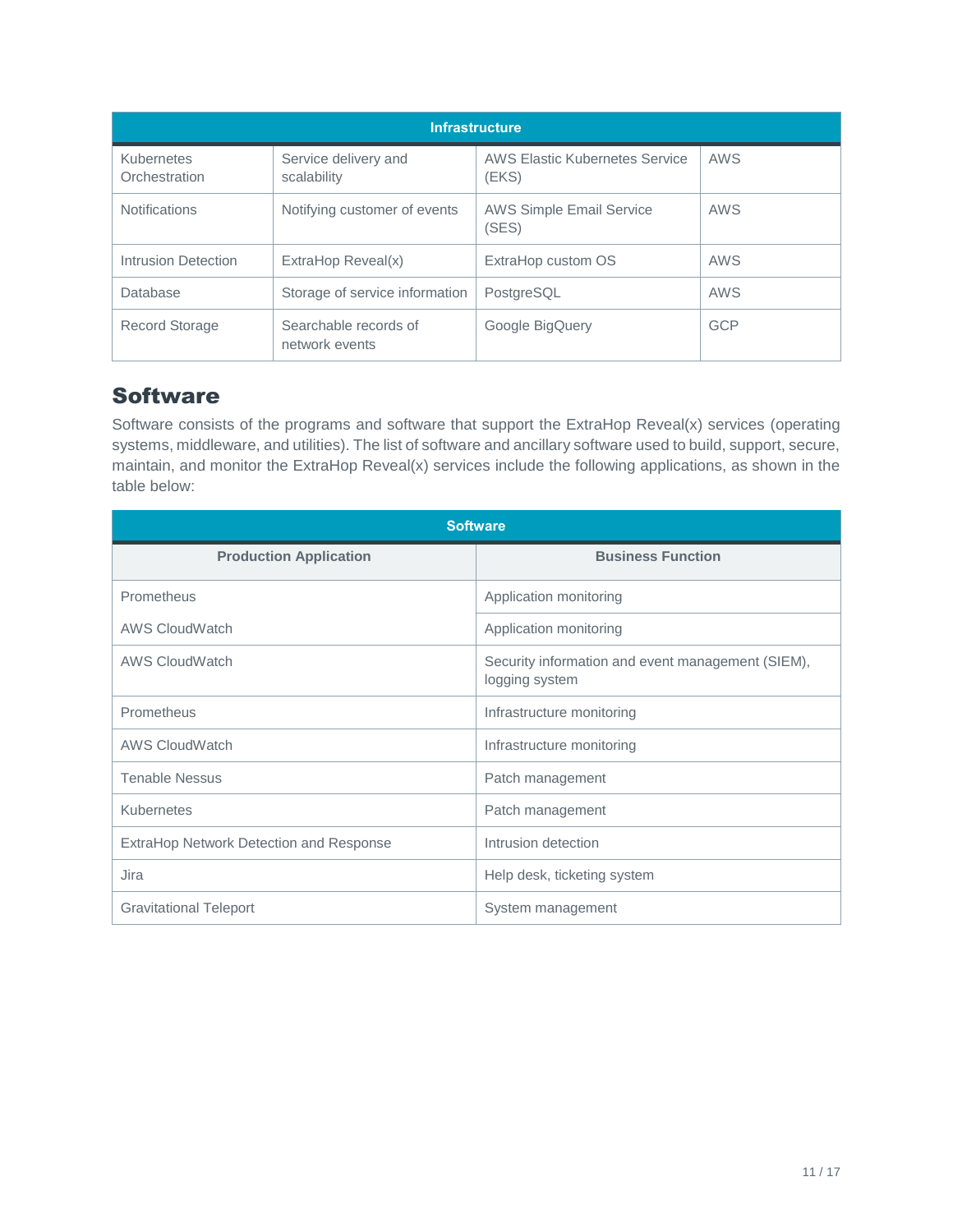## People

The Company develops, manages, and secures the ExtraHop Reveal(x) services via separate departments. The responsibilities of these departments are defined in the following table:

| <b>People</b>                          |                                                                                                                                                                                                                                                                                     |  |
|----------------------------------------|-------------------------------------------------------------------------------------------------------------------------------------------------------------------------------------------------------------------------------------------------------------------------------------|--|
| <b>Group/Role Name</b>                 | <b>Function</b>                                                                                                                                                                                                                                                                     |  |
| <b>Security Steering</b><br>Committee  | Responsible for high-level direction and security oversight. This team consists of the<br>Chief Information Officer, Chief Technology Officer, Senior Director of Information<br>Technology (IT) Operations, General Counsel, and the Deputy Chief Information<br>Security Officer. |  |
| IT team                                | Responsible for administering roles and user groups as well as authentication<br>services (reports to the Chief Information Officer).                                                                                                                                               |  |
| HopCloud team                          | Responsible for developing HopCloud-specific code, administering the HopCloud<br>AWS environment, deploying infrastructure changes, and monitoring systems<br>(reports to the Chief Technology Officer).                                                                            |  |
| ExtraHop Reveal(x) Cloud<br>team       | Responsible for maintaining customer Reveal(x) 360 deployments (reports to the<br>Chief Technology Officer).                                                                                                                                                                        |  |
| ExtraHop Appliance<br>Engineering team | Responsible for building the ExtraHop appliance images (reports to the Chief<br>Technology Officer).                                                                                                                                                                                |  |
| Support team                           | Responsible for helping customers initially connect their appliances and/or Amazon<br>VPCs to the ExtraHop Reveal(x) services (reports to the Chief Customer Officer).                                                                                                              |  |
| Human Resources (HR)                   | Responsible for candidate screening and running background checks before hiring<br>(reports to the Vice President of Human Resources).                                                                                                                                              |  |

The following organization chart reflects the Company's internal structure related to the groups discussed above:



*Figure 1: ExtraHop Organization Chart*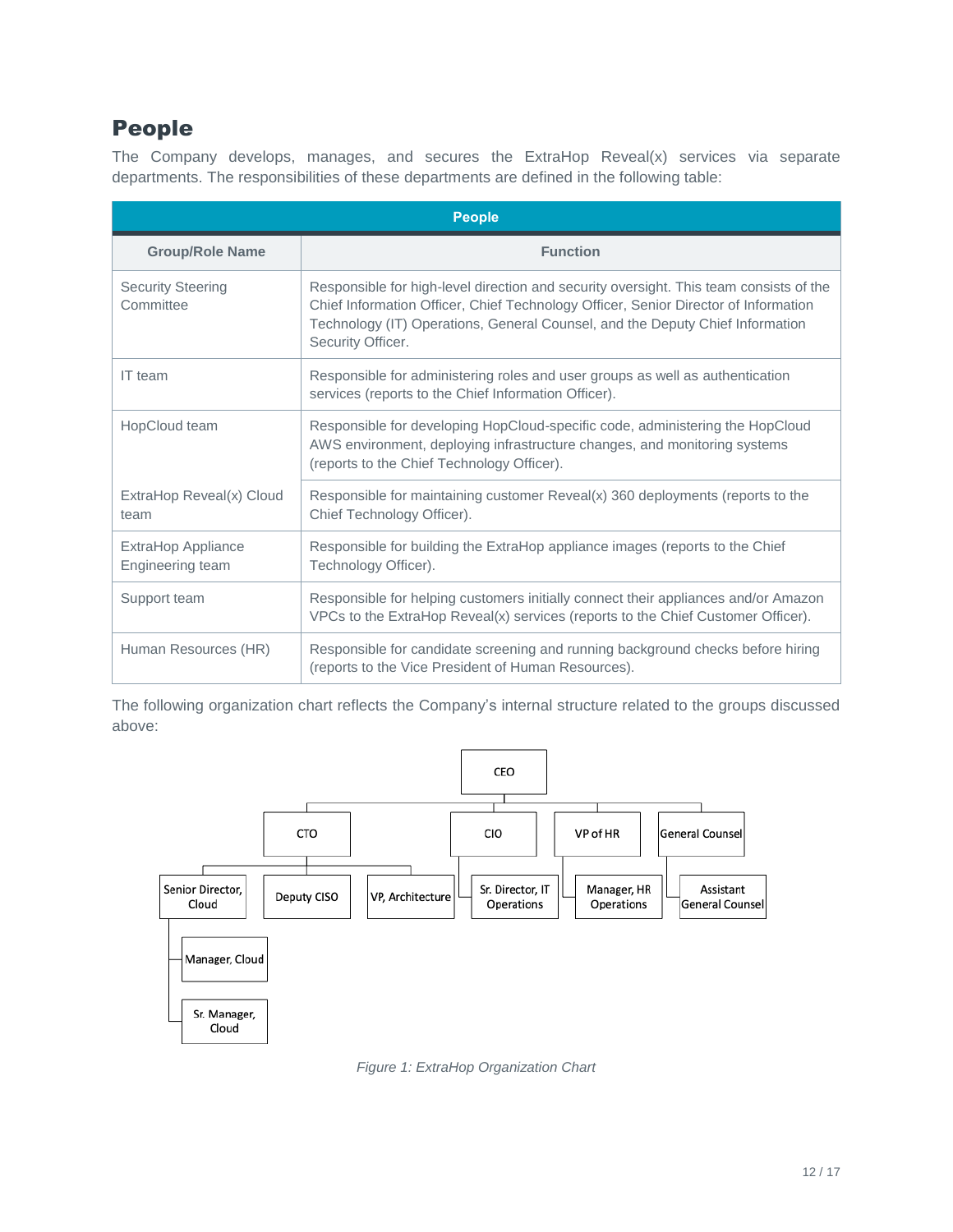### Procedures

Procedures include the automated and manual procedures involved in the operation of the ExtraHop Reveal(x) services. Procedures are developed and documented by the respective teams for a variety of processes, including those relating to product management, engineering, technical operations, security, IT, and HR. These procedures are drafted in alignment with the overall information security policies and are updated and approved as necessary for changes in the business, but no less than annually.

The following table details the procedures as they relate to the operation of the ExtraHop Reveal(x) services:

| <b>Procedures</b>                      |                                                                                                                                                                           |  |
|----------------------------------------|---------------------------------------------------------------------------------------------------------------------------------------------------------------------------|--|
| <b>Description</b><br><b>Procedure</b> |                                                                                                                                                                           |  |
| Logical Access                         | How the Company restricts logical access, provides and removes that access, and prevents<br>unauthorized access.                                                          |  |
| <b>System Operations</b>               | How the Company manages the operation of the system and detects and mitigates<br>processing deviations, including logical and physical security deviations.               |  |
| Change<br>Management                   | How the Company identifies the need for changes, makes the changes using a controlled<br>change management process, and prevents unauthorized changes from being made.    |  |
| <b>Risk Mitigation</b>                 | How the Company identifies, selects, and develops risk mitigation activities arising from<br>potential business disruptions and the use of vendors and business partners. |  |

## **Data**

Data refers to transaction streams, files, data stores, tables, and output used or processed by ExtraHop. Via the platform, the customer or end-user defines and controls the data they load and store in the ExtraHop Reveal(x) 360 services and the Reveal(x) Enterprise production network. This data is loaded into the environment and accessed remotely from customer systems via the Internet.

Customer data is managed, processed, and stored in accordance with relevant data protection and other regulations and with specific requirements formally established in client contracts.

The Company has deployed secure methods and protocols for transmission of confidential or sensitive information over public networks. Encryption is enabled for data stores housing sensitive customer data.

The following table details the types of data contained in the production application for ExtraHop Reveal(x) services:

| <b>Data</b>                   |                                                                                                                                                                                                                                                                                                                                                                                                                                                     |  |
|-------------------------------|-----------------------------------------------------------------------------------------------------------------------------------------------------------------------------------------------------------------------------------------------------------------------------------------------------------------------------------------------------------------------------------------------------------------------------------------------------|--|
| <b>Production Application</b> | <b>Description</b>                                                                                                                                                                                                                                                                                                                                                                                                                                  |  |
| $Reveal(x)$ 360               | The Company keeps track of user activity in relation to the types of services<br>۰<br>customers and their users use.<br>The Company stores network metrics from the customer network.<br>$\bullet$<br>The Company stores information about which anomalies are detected in the<br>$\bullet$<br>customer network.<br>The Company stores log files about operations.<br>$\bullet$<br>The Company stores records about customer network activity.<br>۰ |  |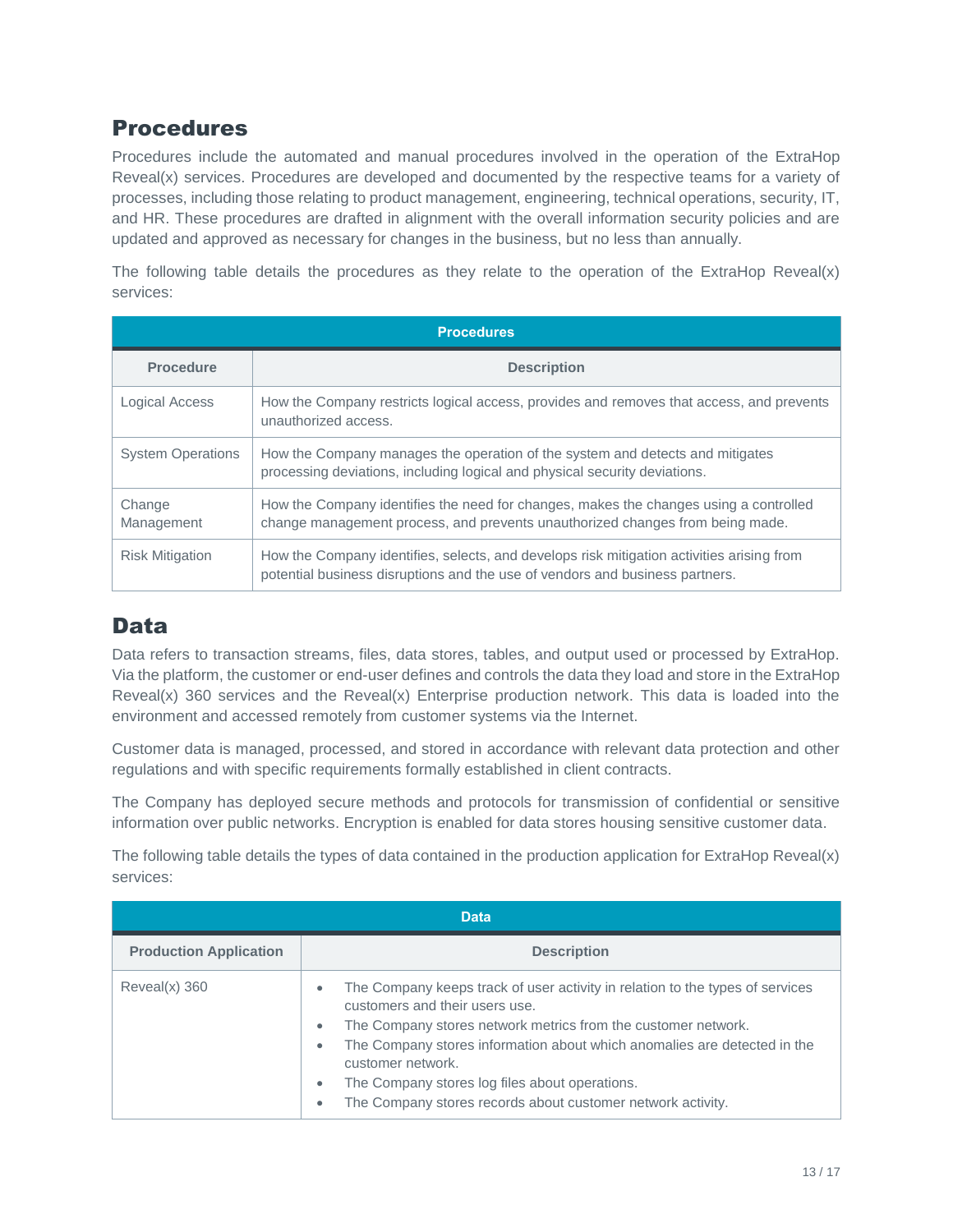| <b>Data</b>          |                                                                                                                                                                                                                                            |  |  |
|----------------------|--------------------------------------------------------------------------------------------------------------------------------------------------------------------------------------------------------------------------------------------|--|--|
| Reveal(x) Enterprise | The Company stores network metrics from the customer network.<br>$\bullet$<br>The Company stores information about which anomalies are detected in the<br>customer network.<br>The Company stores log files about operations.<br>$\bullet$ |  |  |

## Complementary User Entity Controls (CUECs)

The Company's controls related to the ExtraHop Reveal(x) services cover only a portion of overall internal control for each user entity of the ExtraHop Reveal(x) services. It is not feasible for the service commitments, system requirements, and applicable criteria related to the system to be achieved solely by the Company. Therefore, each user entity's internal control should be evaluated in conjunction with the Company's controls taking into account the related CUECs identified for the specific criterion. In order for user entities to rely on the controls reported herein, each user entity must evaluate its own internal control to determine whether the identified CUECs have been implemented and are operating effectively.

The CUECs presented should not be regarded as a comprehensive list of all controls that should be employed by user entities. Management of user entities is responsible for the following:

| <b>Criteria</b>         | <b>Complementary User Entity Controls (CUECs)</b>                                                                                                                                                                                                                                                                                                                                                                       |
|-------------------------|-------------------------------------------------------------------------------------------------------------------------------------------------------------------------------------------------------------------------------------------------------------------------------------------------------------------------------------------------------------------------------------------------------------------------|
| CC2.1                   | User entities have policies and procedures to report any material changes to their overall<br>٠<br>control environment that may adversely affect services being performed by the Company<br>according to contractually specified time frames.<br>Controls to provide reasonable assurance that the Company is notified of changes in:<br>٠<br>- User entity vendor security requirements<br>- The authorized users list |
| CC2.3                   | It is the responsibility of the user entity to have policies and procedures to:<br>۰<br>- Inform their employees and users that their information or data is being used and stored by<br>the Company.<br>Determine how to file inquiries, complaints, and disputes to be passed on to the Company.<br>$\overline{\phantom{m}}$                                                                                          |
| CC6.1                   | User entities grant access to the Company's system to authorized and trained personnel.<br>٠                                                                                                                                                                                                                                                                                                                            |
| CC6.4<br>CC6.5<br>CC7.2 | User entities deploy physical security and environmental controls for all devices and access<br>$\bullet$<br>points residing at their operational facilities, including remote employees or at-home agents for<br>which the user entity allows connectivity.                                                                                                                                                            |
| CC6.6                   | Controls to provide reasonable assurance that policies and procedures are deployed over user<br>٠<br>IDs and passwords that are used to access services provided by the Company.                                                                                                                                                                                                                                        |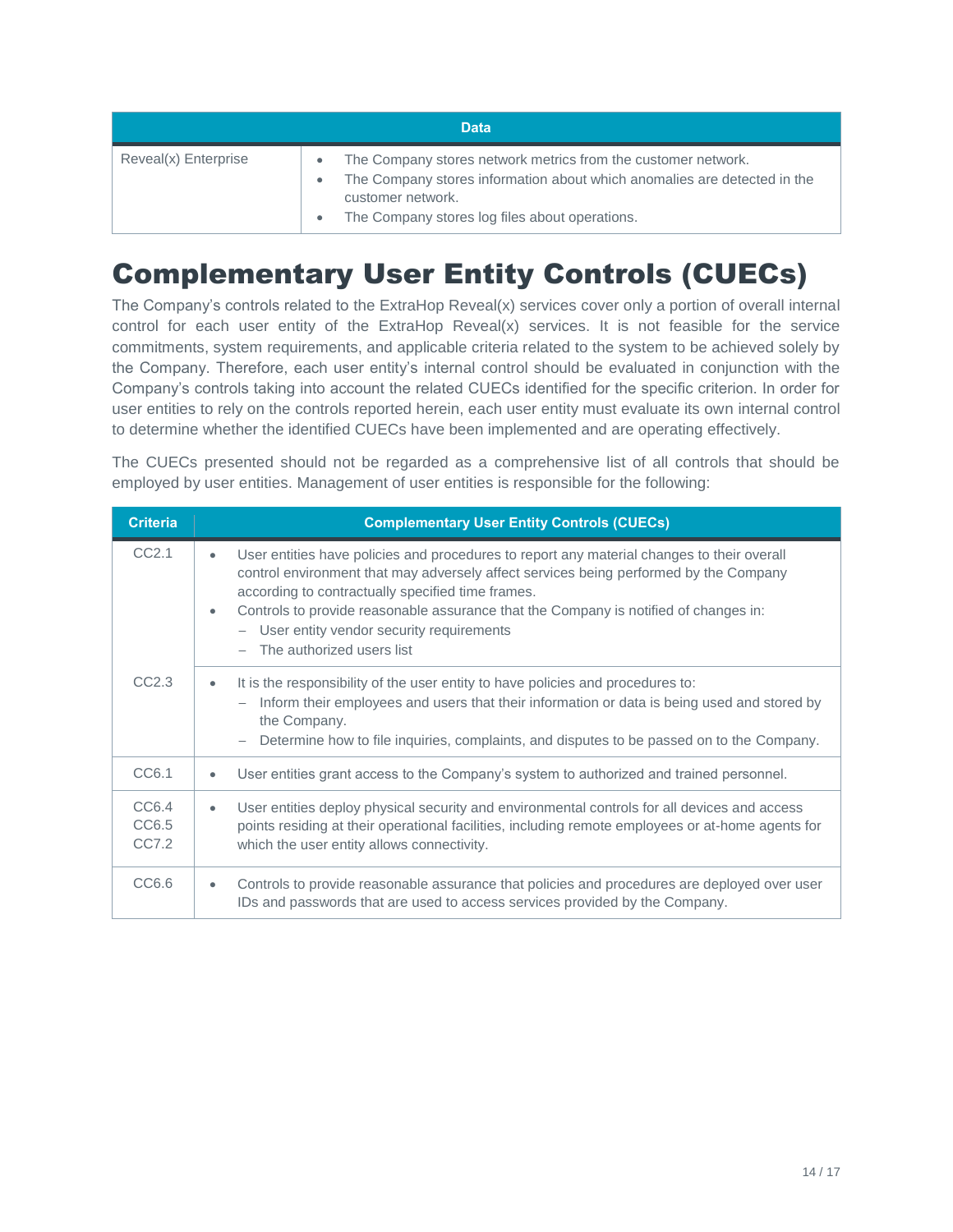# Subservice Organizations and Complementary Subservice Organization Controls (CSOCs)

The Company uses AWS and GCP as subservice organizations for data center colocation services. The Company's controls related to the ExtraHop Reveal(x) services cover only a portion of the overall internal control for each user entity of the ExtraHop Reveal(x) services.

Although the subservice organizations have been carved out for the purposes of this report, certain service commitments, system requirements, and applicable criteria are intended to be met by controls at the subservice organizations. CSOCs are expected to be in place at AWS and GCP related to physical security and environmental protection. AWS and GCP's physical security controls mitigate the risk of unauthorized access to the hosting facilities. AWS and GCP's environmental protection controls mitigate the risk of fires, power loss, climate, and temperature variabilities.

Company management receives and reviews the AWS and GCP SOC 2 reports annually. In addition, through its operational activities, Company management monitors the services performed by AWS and GCP to determine whether operations and controls expected to be implemented are functioning effectively. Management also has communication with the subservice organizations to monitor compliance with the service agreement, stay informed of changes planned at the hosting facility, and relay any issues or concerns to AWS and GCP management.

It is not feasible for the service commitments, system requirements, and applicable criteria related to the ExtraHop Reveal(x) services to be achieved solely by the Company. Therefore, each user entity's internal control must be evaluated in conjunction with the Company's controls, taking into account the related CSOCs expected to be implemented at AWS and GCP as described below.

| <b>Criteria</b> | <b>Complementary Subservice Organization Controls (CSOCS)</b>                                                                                                                                                                                                                                                                                                                                                                                                                            |
|-----------------|------------------------------------------------------------------------------------------------------------------------------------------------------------------------------------------------------------------------------------------------------------------------------------------------------------------------------------------------------------------------------------------------------------------------------------------------------------------------------------------|
| CC6.1           | AWS is responsible for ensuring data stores are encrypted at rest.<br>$\bullet$<br>AWS is responsible for managing encryption keys used to store data.<br>$\bullet$                                                                                                                                                                                                                                                                                                                      |
| CC6.4           | AWS and GCP are responsible for restricting data center access to authorized personnel.<br>$\bullet$<br>AWS and GCP are responsible for the 24/7 monitoring of data centers by closed circuit<br>$\bullet$<br>cameras and security personnel.                                                                                                                                                                                                                                            |
| CC6.5           | AWS and GCP are responsible for securely decommissioning and physically destroying<br>$\bullet$<br>production assets in its control.                                                                                                                                                                                                                                                                                                                                                     |
| CCZ.2           | AWS and GCP are responsible for the installation of fire suppression and detection and<br>$\bullet$<br>environmental monitoring systems at the data centers.<br>AWS and GCP are responsible for protecting data centers against a disruption in power<br>$\bullet$<br>supply to the processing environment by an uninterruptible power supply (UPS).<br>AWS and GCP are responsible for overseeing the regular maintenance of environmental<br>$\bullet$<br>protections at data centers. |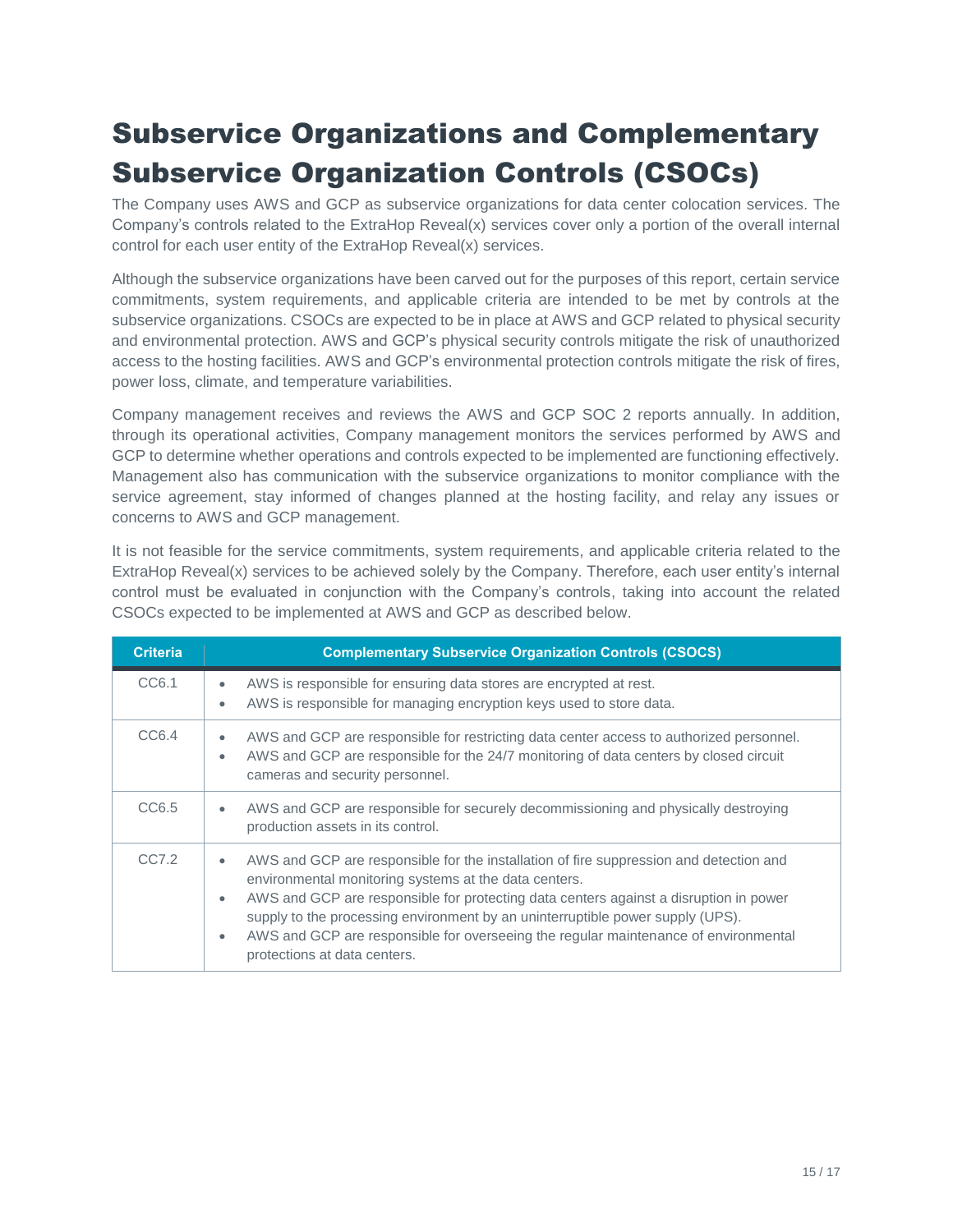# Attachment B

# Principal Service Commitments and System Requirements